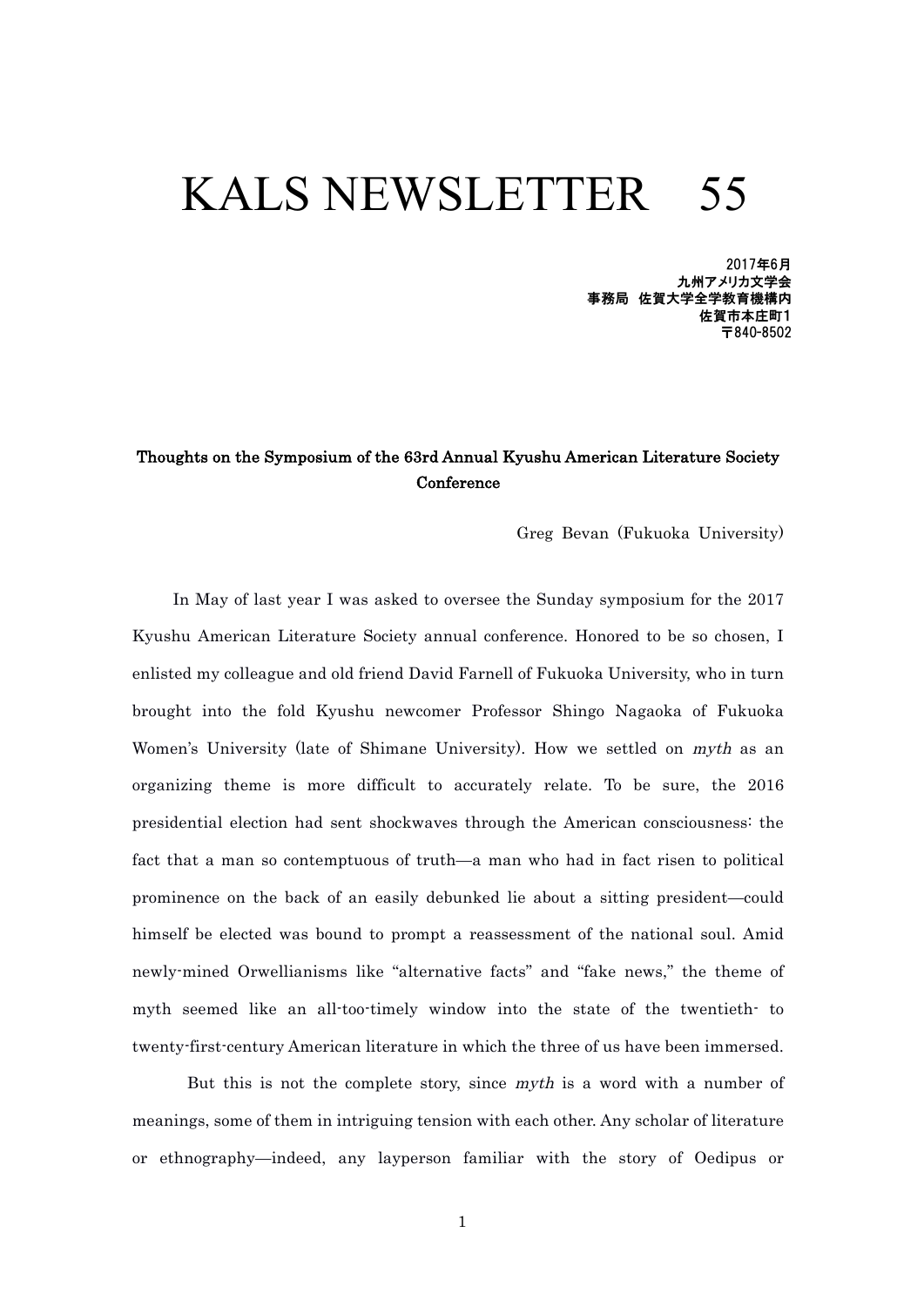Momotaro—understands that these myths are not lies at all, but narratives existing somewhere beyond factual accuracy, stories both less and more than true. As it happened, when I was approached with the symposium idea I was in the first few months of a new research direction, preparing for a book review I had been asked to write on a critical study of the American novelist William T. Vollmann. Of all his works I read, I was in particular seduced by Vollmann's most recent story collection Last Stories and Other Stories (2015), not least because of the way it incorporates mythic elements—from the Mediterranean, Central Europe, Mexico, and Japan as well—into a very postmodern rumination on death and loss. By a seeming coincidence, Prof Nagaoka was at work on a study of the treatment of creation myths in Thomas King's Green Grass, Running Water (1993), a notable work of Native-American fiction. Myth seemed to be in the air, and we had ourselves a theme, and a title: "Myth and Meaning in Postmodern American Fiction."

But of course the coincidence was more apparent than real, because the free-associating eclecticism of the postmodern movement has made it fertile ground for mythic themes, as writers from Thomas Pynchon to Salman Rushdie attest. Moreover, setting *Green Grass* alongside *Last Stories* made several things apparent: that myth is a versatile tool in providing insight into two works so different, and that with publication dates more than two decades apart—and with King's novel itself a quarter-century younger than John Barth's pomo milestone Lost in the Funhouse (1968)—the postmodern age has drawn on long enough to justify questions about its continued meaningfulness. Such questions, indeed, are implicitly posed in Vollmann's most recent fiction.

But it was when Prof Farnell reached back to Barth's day to retrieve the seminal Philip K. Dick novel *Do Androids Dream of Electric Sheep?* that the full breadth of our theme became clear. Not only do myths not need to be factual to be true, they do not need to be rooted in our collective past—for Dick's 1968 novel is a work of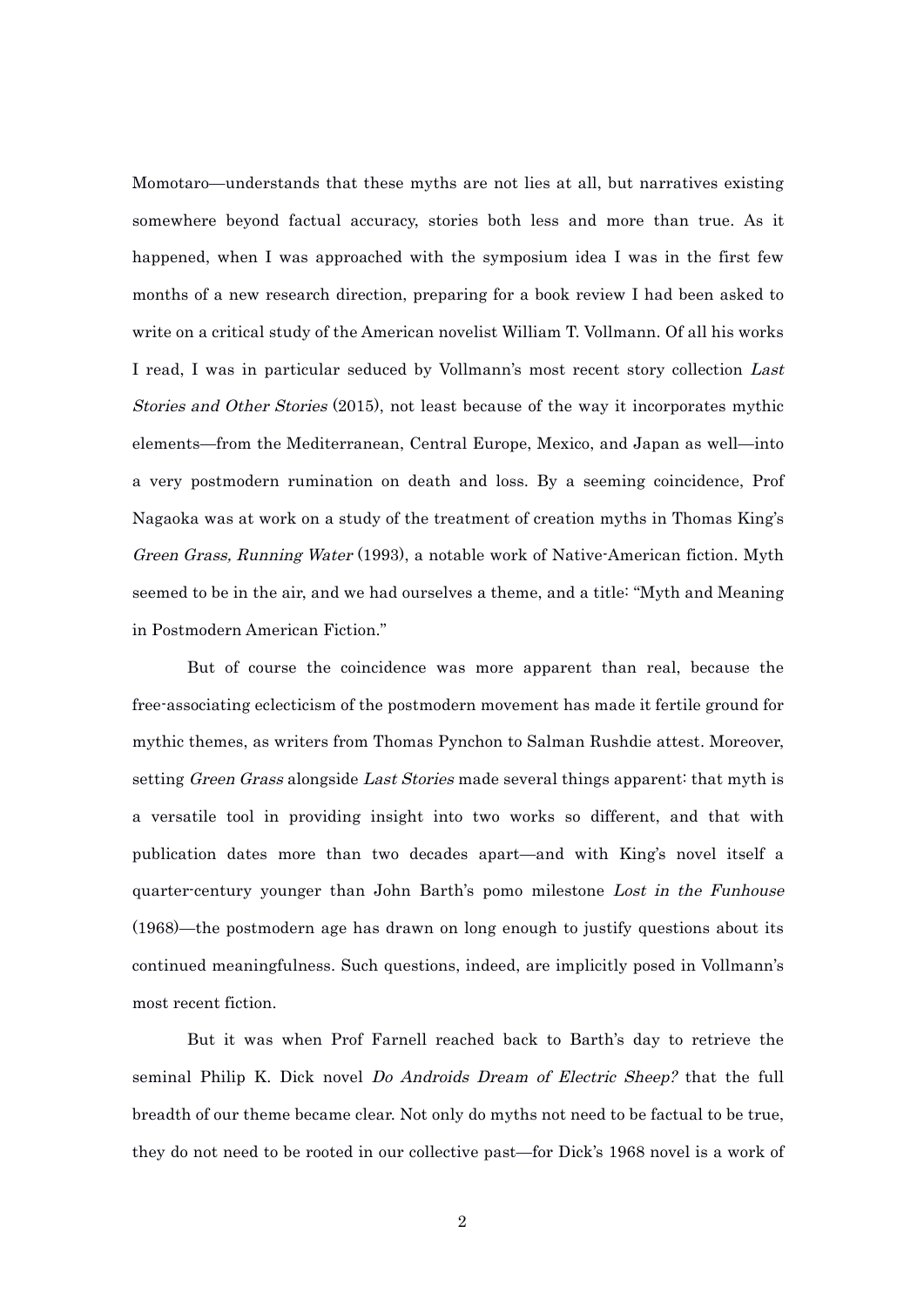science fiction set in a yet-to-come (1990s) America, which nonetheless forges a new mythology, one tied to Christian mythos but repurposed for a dystopian future.

It was this sort of renewal that Colin Falck was referring to in his 1989 study Myth, Truth and Literature: Toward a True Post-Modernism. Noting that religions had largely given up claims of literal truth for their myths, Falck argued that "our spiritual awareness can begin to be 're-mythologized' through the imaginative insights of poetry or literature." Falck was taking issue with the more strident post-structuralist critics of his day, and while their particular tide may have ebbed, we are nonetheless left to face a pervasive assumption that the collective wisdom of myth has no purchase on our fragmented world. If the dark ramifications of this mode of thought were apparent in the "post-truth" age to which the 2016 election awakened us, so too does the continued vitality of myth in the work of these three novelists—to say nothing of the enthusiastic participation of our symposium audience—attest to the fact that there are some stories to which we will always return.

#### 地区便り

<佐賀地区>

 佐賀大学 名本達也

佐賀地区は、組織的な活動は行っていないので、今回は、以下に挙げるお詫び・お願い・ お知らせの3点を以って「地区便り」にかえさせていただきたいと思います。

KALS の事務局が佐賀大学に移って2年目になります。5月の九州アメリカ文学会第 63 回大会を無事に終えることができて、ほっとしているところですが、大会プログラムの会 場案内地図に誤った表記があり、会員の皆様を少々混乱させてしまいました。この場を借 りてお詫び申し上げます。

それから、こちらは「事務局からのお知らせ」にも掲載されると思いますが、現在事務 局は、支部サイト委員から助言を仰ぎつつ、KALS のメーリングリストの稼働に向けて準 備を進めております。今後、紙媒体での情報提供は廃止され、こちらの運用をもって、会 員の皆様に様々な情報をお届けするようになります。メーリングリストは、登録をした方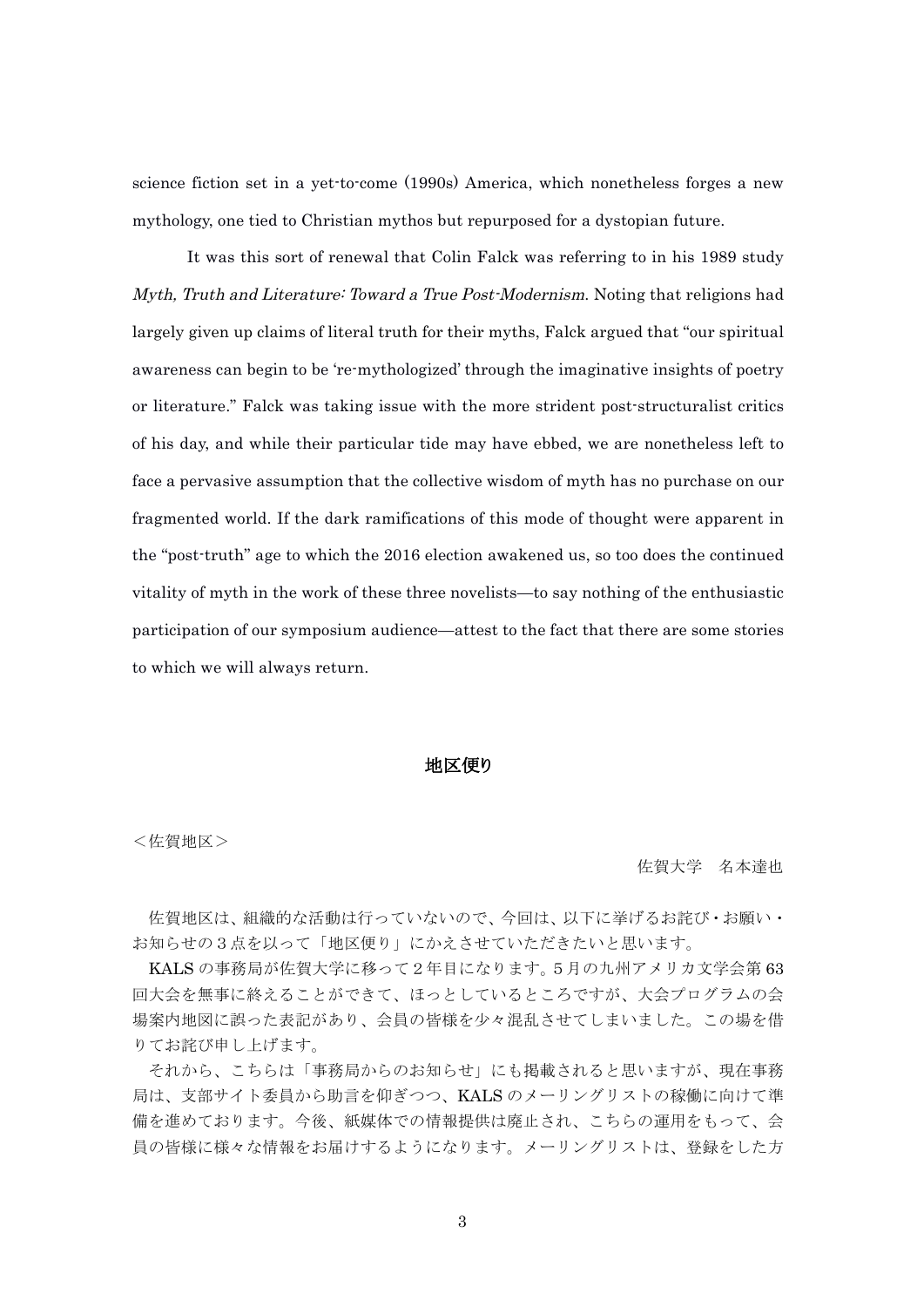にメールが配信される仕組みになっておりますので、できるだけ早い時期に登録をお願い 申し上げます。

最後に、お知らせです。今年は佐賀大学が当番校を引き受けたので、本学本庄キャンパ スにて「ヘンリー・ジェイムズ研究会」が9月2日(土)、3日(日)の両日に開催されま す。ご関心のある方は、名本の方までご連絡下さい。

<熊本地区>

熊本大学 池田志郎

熊本はまだ時々大きく揺れることがあり、一年前のことがフラッシュバックしてきます。 少しばかりの揺れには慣れてきましたが、震度 3 位になると心拍数が上がり、PTSD の症 状が出てきます。学生は勿論のこと、教員の方も落ち着きを失くしてしまいます。仮設住 宅などで大変な生活を強いられている人たちもまだたくさんいらっしゃるので、何とかこ のまま終息してほしいものです。

前回以降の熊本アメリカ文学研究会の活動をご報告いたします。

○135 回 (2016年12月3日)熊本大学にて

題 目: The Wild Palms [If I Forgot Thee, Jerusalem] における自由

――「悲しみを選ぶ」ということ――

発表者: 有働 牧子 (熊本学園大学非常勤講師)

司会者: 池田 志郎 (熊本大学)

\*フォークナーの作品を取り上げ、作中の"Between grief and nothing I will take grief" をキーフレーズとして分析する発表でした。ラカンやフロムへの言及をしながらの、欲望 の意味、自由の意味についての考察は、興味深いものでした。自由と悲しみの関係、悲し みには輪郭があるなど、参加者も引き込まれてしまいました。

また、会場を移して開かれた忘年会も和気あいあいで楽しい会となりました。

○136回 (2017年2月18日)熊本大学にて

題 目: "A Whisper in the Dark" ――可視化する声

発表者: 山本 幹樹(熊本大学非常勤講師)

司会者: 池田 志郎(熊本大学)

\*オルコットの作品を取り上げ、「どこまで見ることができるか」の分析でした。Jane Eyre や"The Yellow Wallpaper"などとの比較もしながらの、主人公はなぜ見ることにこ だわったのか、イニシエーションの物語として読むことができる、という発表は素晴らし いものでした。観察者と被観察者、アイデンティティの問題、母親との関係など、たくさ んの視点が紹介され、参加者との議論も活発に行われました。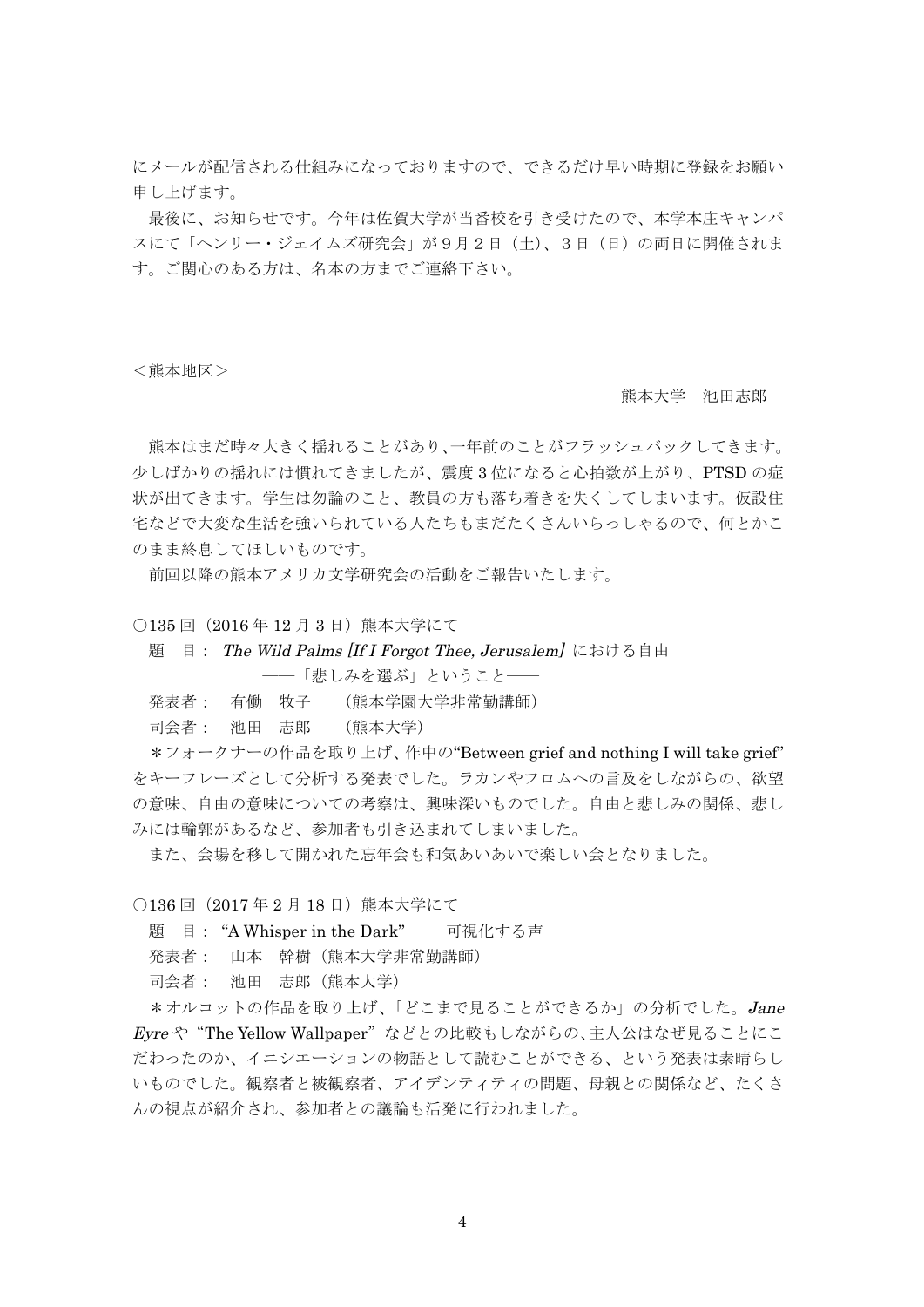○137 回 (2017年4月22日)熊本大学にて

題 目: レイモンド・カーヴァーの「大聖堂」の謎

発表者: 池田 志郎(熊本大学)

司会者: 楠元 実子(熊本高等専門学校)

\*「大聖堂」を読みながら、問題となる部分を取り上げ、さまざまな解釈の可能性につ いての発表でした。多くの部分が取り上げられましたが、参加者からも賛否両論出て、活 発な会になりました。

<長崎地区>

県立長崎シーボルト大学 山田健太郎

長崎地区委員の山田です。今回は、長崎地区で新しく会員になられた、長崎大学教育学部 の鈴木章能先生をご紹介いたします。第 62 回大会で研究発表をされましたので(さらに 懇親会もありました)、すでにご存じの方も多いかと思いますが、この場にもご登場いただ くことにしました。自己紹介をお願いしたところ、ご快諾いただきましたので、以下に鈴 木先生の文章を紹介させていただきます。

はじめまして。長崎大学の鈴木章能でございます。3 年前に大阪から長崎に参りました。 九州はとても温かな方ばかりで、日々心和む思いでおります。ヘンリー・ミラーやウィリ アム・フォークナーを細々と研究しながら、ここ 10 年余り、貧者に焦点を当てた研究、 および比較(世界)文学研究(とくに East-West Studies)を行ってまいりました。East-West Studies は、自分の文学研究を問い、模索した結果、現時点で辿り着いたものです。まだ まだ足らない部分ばかりであり、いろいろと学ばせて頂きたく思っております。何卒宜し くお願い申し上げます。

<鹿児島地区>

鹿児島大学 千代田夏夫

皆さまこんにちは、鹿児島地区の情報をお便りいたします。森孝晴先生(鹿児島国際大学) から、まずは 6 月に発行される日本ジャック・ロンドン協会の研究誌『ジャック・ロンド ン研究』第4号のお知らせです。今回掲載の 5 論文のうち 3 論文が鹿児島の研究者お三方 によるものとのこと、また 6 月 17 日には第 25 回年次大会が京都で開催され、鹿児島国際 大学大学院博士後期課程の院生さんが研究発表を行われます。森先生は 25 回大会記念シ ンポジウムの司会を担当されます。同先生の執筆状況については、ロンドンに影響を与え た薩摩武士についてのご論文「長沢鼎の出生と生育について」が『鹿児島国際大学考古学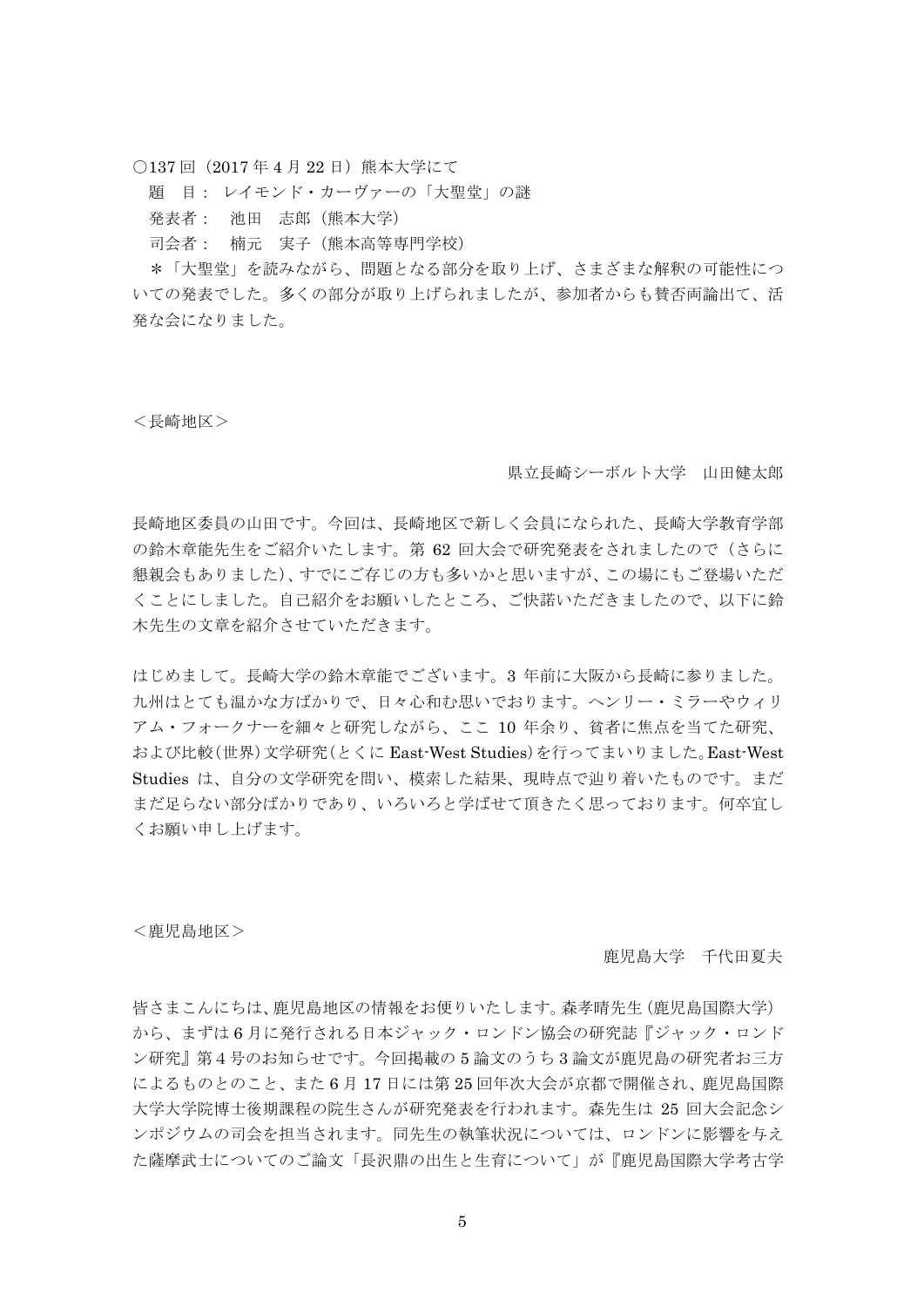ミュージアム調査研究報告』14 号(2017 年 3 月)に掲載されたばかり、その続編「薩摩 藩英国留学生の旅立ちと長沢鼎の運命について」は『鹿児島国際大学国際文化学部論集』 第18巻第1号に掲載が予定されています。またロンドンのエッセイのご翻訳「黄禍論」 が『新英米文学研究』第 205 号に掲載予定と、ますますのご活躍です。小林朋子先生(鹿 児島県立短期大学)は『新たなるトニ・モリスン その小説世界を拓く』(金星堂、2017 年)の第六章「主人と奴隷の弁証法から逃れる―『ビラヴド』にみる創造的言語行為」を 執筆しておられます。10 月 14・15 日はいよいよアメリカ文学会全国大会が、鹿児島大学 で開かれます。前日の10月13日(金)には日本ウィリアム・フォークナー協会の全国大 会も同大稲盛会館で開催予定です。皆さまのご来鹿を心よりお待ち申し上げます。

#### 事務局からのお知らせ

事務局からのお知らせ

- 1. 2017 年度日本アメリカ文学会第 56 回全国大会は 10 月 14~15 日、鹿児島大学で 開催されます。
- 2. 日本英文学会第 70 回九州支部大会は 10 月 21~22 日、長崎大学で開催されます。
- 3. 九州アメリカ文学会第 64 回大会は 2018 年 5 月 12~13 日、北九州市立大学で開 催されます。
- 4. 今年度も引き続き学会事務局は佐賀大学に置かれています。

#### 〒840-8502

佐賀市本庄町1 佐賀大学全学教育機構内 九州アメリカ文学会 TEL (0952) 28-8295

 会費に関する問い合わせは名本達也(namotot@cc.saga-u.ac.jp)、 会費以外の件に関する問い合わせは鈴木繁(suzukis@cc.saga-u.ac.jp) までお願いいたします。

 (鈴木 繁)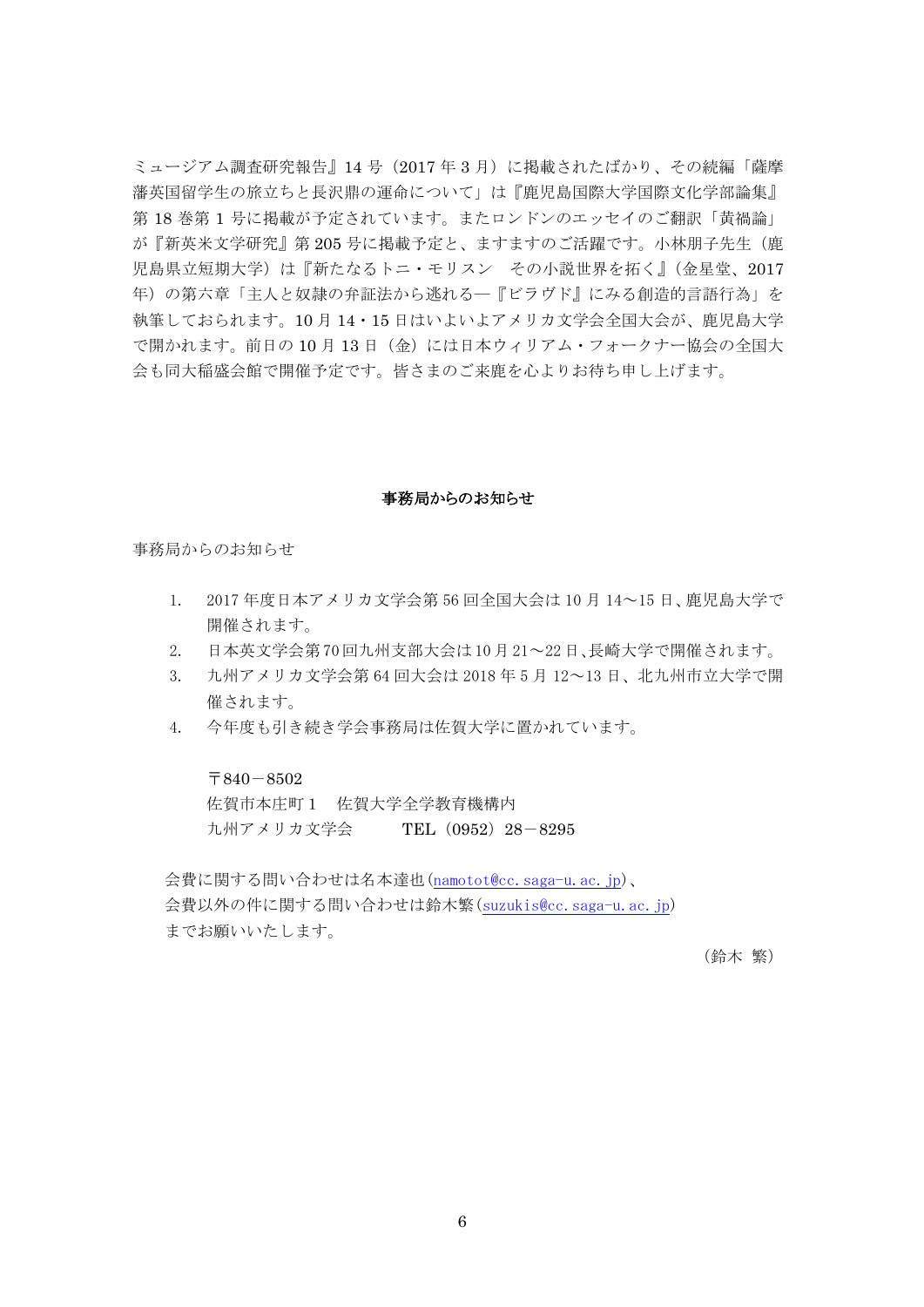## 2017年度役員・委員名簿

| 会<br>長           | 博範 (佐賀大)<br>早瀬              |
|------------------|-----------------------------|
| 間<br>顧           | 橋口<br>保夫                    |
|                  | 野口<br>健司                    |
|                  | 壽<br>野田                     |
|                  | 安河内 英光                      |
|                  | 勝己 (名桜大)<br>山里              |
|                  | 耕二 (九州大)<br>小谷              |
| 事<br>務<br>局<br>長 | 鈴木 繁 (佐賀大)                  |
| 幹<br>事           | <例会担当> 大島 由起子 (福岡大)         |
|                  | <例会担当> 下條<br>恵子 (九州大)       |
|                  | 勤 (九州大)<br>〈大会担当〉 高橋        |
|                  | <九州アメリカ文学賞担当> 高橋 美知子(福岡大)   |
|                  | 〈ニュースレター担当〉 銅堂<br>恵美子 (福岡大) |
| 計<br>会           | 達也 (佐賀大)<br>名本              |
| 監<br>査           | 秋好 礼子 (福岡大)                 |
| 編集委員長            | 譲治 (北九州市立大)<br>前田           |
| 本部代議員            | 博範<br>早瀬                    |
|                  | 繁<br>鈴木                     |
| 本部大会運営委員         | 光冨<br>省吾 (福岡大)              |
| 本部編集委員 (支部選出)    | 渡邉<br>真理子 (西九州大)            |
| 本部サイト運営委員        | 岡本<br>太助 (九州大)              |
| 編<br>集 委 員       | 前田<br>譲治                    |
|                  | 園子 (北九州市立大)<br>齊藤           |
|                  | 大野<br>瀬津子(九州工業大)            |
|                  | 肥川<br>絹代 (近畿大)              |
|                  | Scott Pugh (西南学院大)          |
|                  | David Farnel1 (福岡大)         |
|                  | Wayne Arnold (北九州市立大)       |
| 委<br>地<br>区<br>員 | 前田<br>譲治                    |
|                  | 名本 達也                       |
|                  | 山田 健太郎(県立長崎シーボルト大)          |
|                  | 志郎 (熊本大)<br>池田              |
|                  | 雲<br>和子 (大分大)               |
|                  | 浩 (宮崎大)<br>井崎               |
|                  | 夏夫 (鹿児島大)<br>千代田            |
|                  | 育江 (琉球大)<br>喜納              |
| 支部サイト運営委員        | 太助<br>岡本                    |
|                  | 藤野 功一 (西南学院大)               |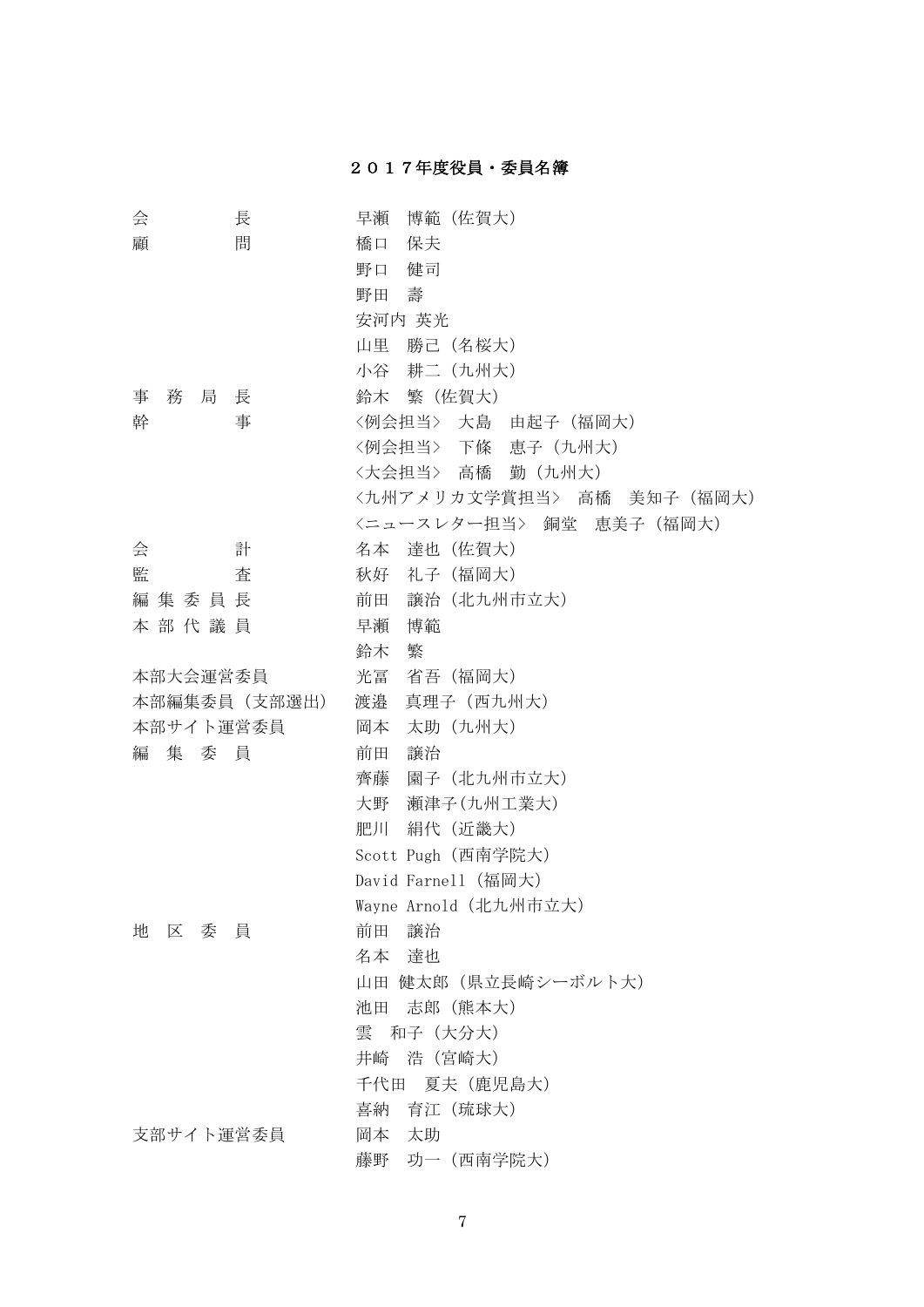#### 2017年度年間行事予定

- 3 月 31 日(金) 日本アメリカ文学会第56回全国大会発表者応募締切
- 4 月上旬 日本アメリカ文学会第56回全国大会応募者選考
- 4月中旬 カ州アメリカ文学会第63回大会プログラム発送
- 4 月 30 日(日) 『九州アメリカ文学』58号原稿応募締切
- 5月13日 (土) 九州アメリカ文学会第63回大会(佐賀大学) 研究発表、総会、講演会、懇親会 14 日 (日) 同上 シンポジウム
- 6月下旬 KALS NEWSLETTER 55号発行/発送
- 8 月中旬 第 1 回例会案内発送
- 9 月上旬 第 1 回例会(未定)
- 10 月 14 日(土) 日本アメリカ文学会第56回全国大会(鹿児島大学) 15 日(日) 同上
- 10 月 21 日(土) 日本英文学会第70回九州支部大会(長崎大学) 「アメリカ文学部門シンポジウム」 22 日(日) 同上
- 11 月上旬 第2回例会・忘年会の案内発送
- 11 月下旬 『九州アメリカ文学』58号発行/発送 KALS NEWSLETTER 56号発行/発送
- 12 月上旬 第 2 回例会 (未定)、忘年会

2018 年

- 2 月 20 日(火) 九州アメリカ文学会第64回大会発表者応募締切
- 2月下旬 わ州アメリカ文学会役員会・文学賞選考委員会の案内発送
- 2 月 20 日(火) 九州アメリカ文学賞応募締切 九州アメリカ文学出版助成金応募締切
- 3月上旬 カ州アメリカ文学会役員会(佐賀大学) 出版助成金選考/九州アメリカ文学会第64回大会発表者決定 九州アメリカ文学賞選考委員会
- 3 月 31 日(土) 日本アメリカ文学会第57回全国大会発表者応募締切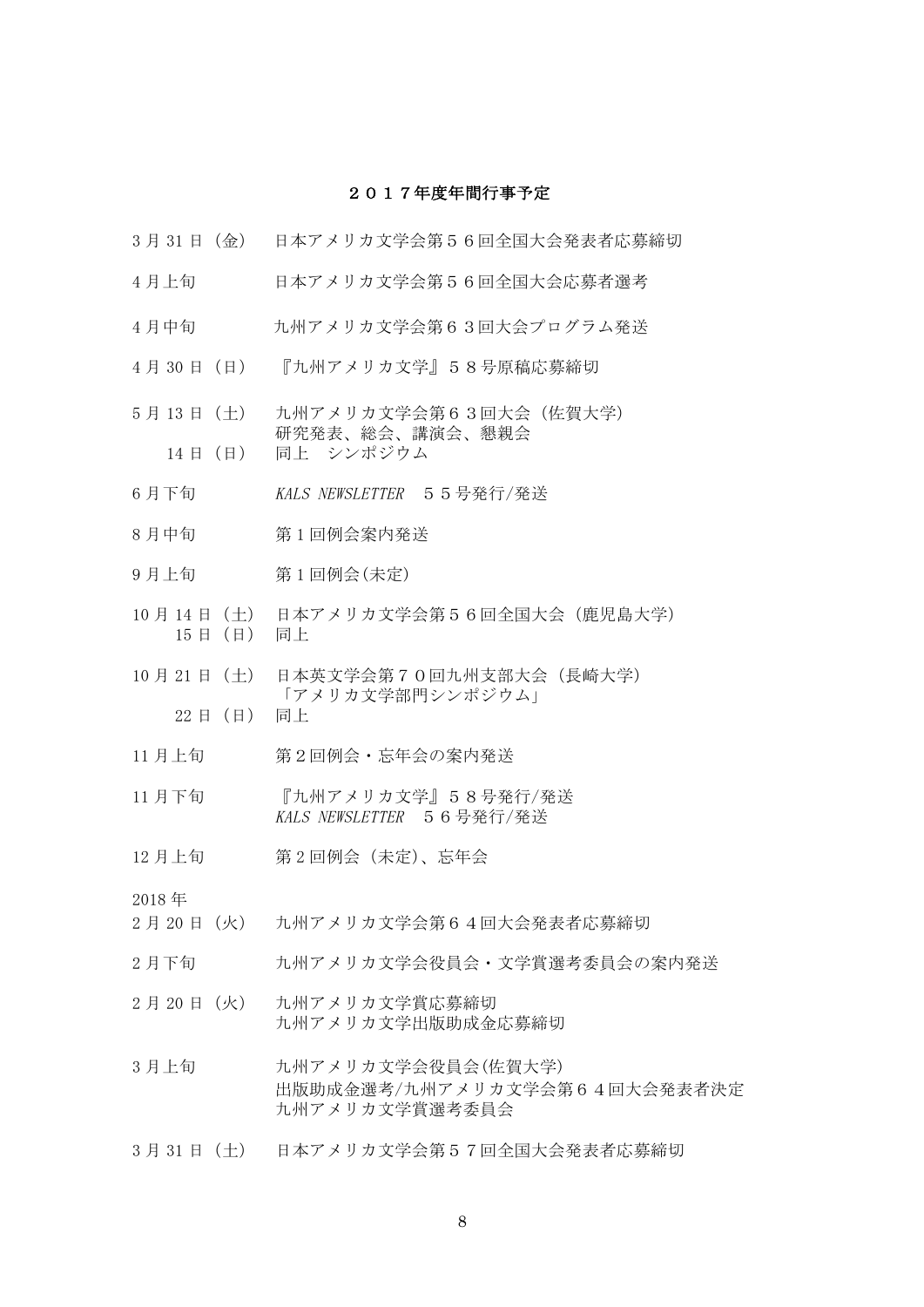- 4 月上旬 日本アメリカ文学会第57回全国大会応募者選考
- 4月中旬 カ州アメリカ文学会第64回大会プログラム発送
- 4 月 30 日(月) 『九州アメリカ文学』59号原稿応募締切
- 5 月 12 日(土) 九州アメリカ文学会第64回大会(北九州市立大学) 研究発表、総会、講演会、懇親会
	- 13 日 (日) 同上 シンポジウム